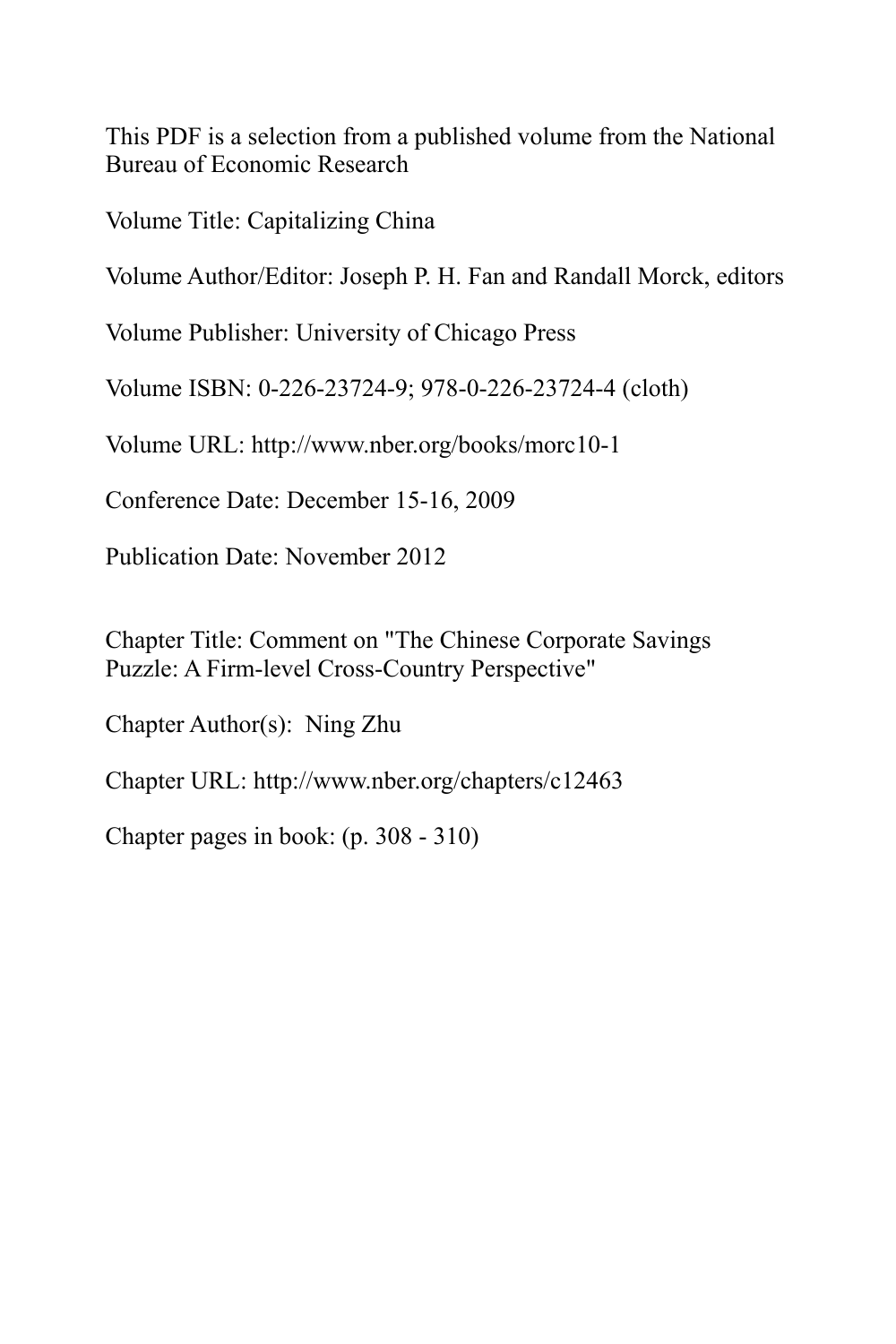- Rajan, Raghuram, and Luigi Zingales. 1998. "Financial Dependence and Growth." *American Economic Review* 88:559– 86.
- Tong, Hui, and Shang-Jin Wei. 2011. "The Composition Matters: Capital Inflows and Liquidity Constraints during a Global Economic Crisis." *Review of Financial Studies* 24 (6): 2023–52.
- Wei, Shang-Jin. 2011. "Is There a Risk of Overvaluing the Risk of the Exchange Rate in Global Current Account Imbalances?" Unpublished Working Paper. Columbia University.
- Wei, Shang-Jin, and Xiaobo Zhang. 2011. "The Competitive Saving Motive: Evidence from Rising Sex Ratios and Savings Rates in China." *Journal of Political Economy* 119 (3): 511-64.
- Wurgler, Jeffrey. 2000. "Financial Markets and the Allocation of Capital." *Journal*  of Financial Economics 58:187-214.

## **Comment** Ning Zhu

The chapter documents the corporate savings rate at Chinese companies, compares such savings rate with companies from all over the world, and concludes that there is not much difference amid corporate savings between Chinese and international companies.

This is a very important and timely question. From an academic research perspective, understanding whether China's "high" savings rate is driving the legend of Chinese economic development helps understand whether the "East Asian Development Model" works in a broader context and bigger economy. To international economists, more precise understanding of the imbalance in savings rate across countries holds the key to understanding international capital flow and asset allocation.

It is important to point out that the question is also becoming an important one in policy debate and research. During the recent global financial crisis, US Treasury Secretary Hank Paulson made the following comments: "In the years leading up to the crisis, super- abundant savings from fastgrowing emerging nations such as China and oil exporters . . . put downward pressure on yields and risk spread everywhere." (see http:// www .rothstein economics.com/Paulson.pdf) As a result, it is critical that scholars and policy researchers reach an agreement on whether the Chinese (corporate) savings rate is outstandingly high compared to other countries at similar development stage and if so, what is driving such a high savings rate.

Within China itself, how to stimulate domestic consumption has become

Ning Zhu is deputy director and professor of finance at the Shanghai Advanced Institute of Finance, fellow at the Yale University International Center for Finance, and the Special Term Professor of Finance at University of California, Davis, and at Guanghua School of Management at Beijing University.

For acknowledgments, sources of research support, and disclosure of the author's material financial relationships, if any, please see http://www.nber.org/chapters/c12463.ack.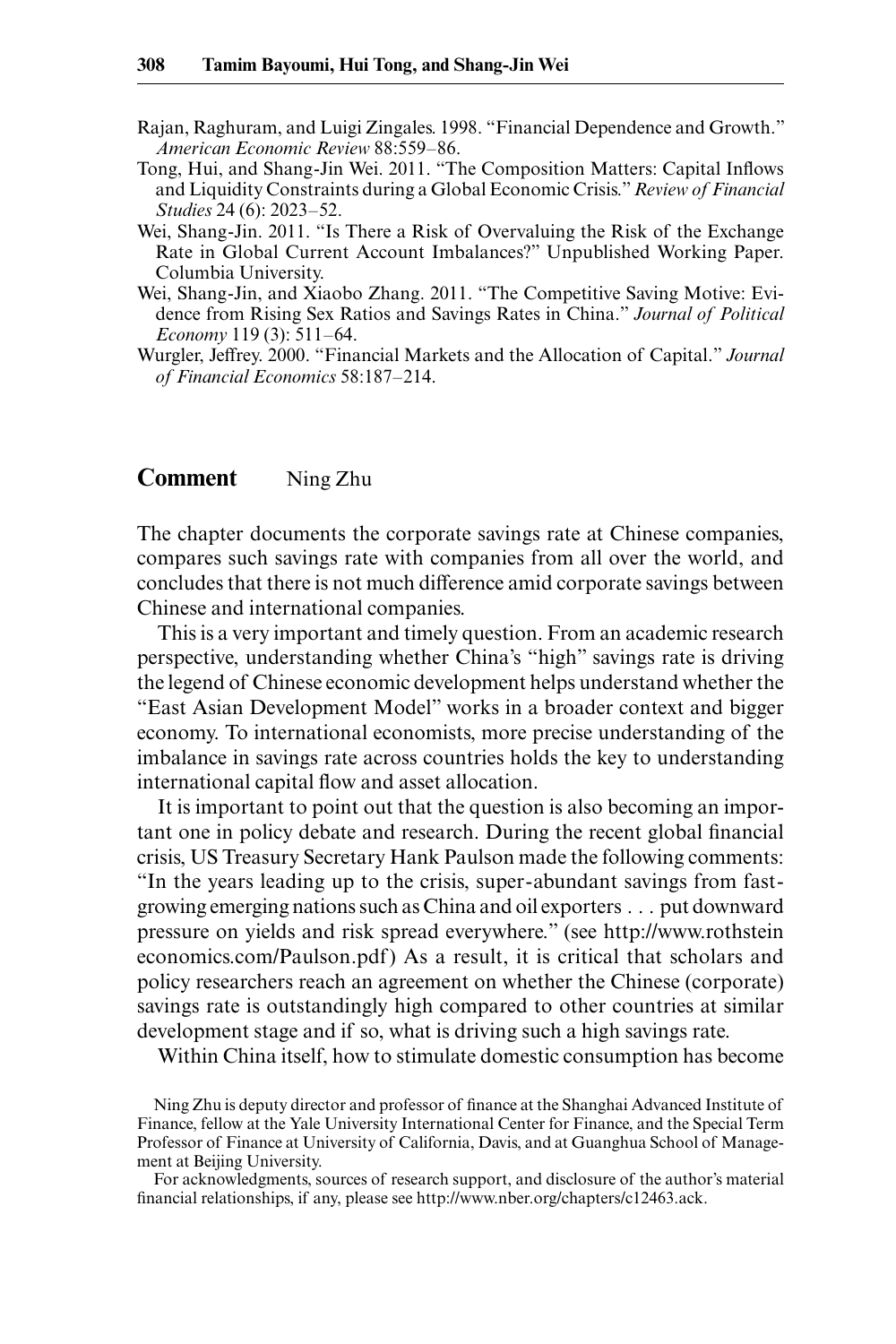one of the most important issues in China's attempt to transition into its next- stage development that relies less on export and labor- intensive manufacturing sectors. One crucial step of obtaining this objective is to release the high level of savings from banks into the market. Most of the current efforts have been targeted at promoting consumer finance and stimulating household consumption. However, according some recent studies' claim (i.e., Hofman and Kuijs 2008), China's high savings rate is largely driven by the high savings rate in the corporate sector. If this is the case, it seems that Chinese government policy should be geared toward lowering the corporate savings rate (i.e., through resources tax and dividend tax), instead of reducing household savings and encouraging household consumption.

The chapter produces some novel and potentially provocative findings. Unlike the extant studies, it shows that the savings rate at Chinese corporations is not significantly higher than the savings rate at corporations in other countries. Instead, the findings suggest that the corporate savings rate in China is indeed lower than those in other countries, by almost 20 percent in some extreme years. Such conclusions leave the household savings and government savings as the major reasons for Chinese high savings rate.

One major novelty of the study is that, unlike most extant studies that take a macro-level flow-of-fund approach, the current chapter takes a micro firm-level cross-country approach. Apparently, examining firm level behavior not only has the promise of digging into microeconomic behavior at different firms but also can afford the opportunity to understand how differences in firm characteristics may explain the variations in corporate saving behavior, possibly across different countries.

It is important to point out that there is not a one-size-fits-all criterion for the optimal savings rate at the national level or the corporate level. Apparently, savings rate can fluctuate over economic cycles and depend heavily on the economic conditions that firms go through. As a result, examining savings rate at firm level in a panel-analysis framework provides unique opportunities to control for such variations and the chapter may gain sharper focus on the question of whether Chinese corporate savings rate is higher, by global standards.

Another benefit of utilizing the world scope data is that the data source takes some effort to ensure that the financial data at firm level are somewhat comparable across countries. Therefore, in addition to variations at country level, many of which are endogenous, the current study can also control for some firm level variations across the country, which should make interpretation of the results more precise.

One question that arises in reconciling the findings in the current study and extant literature is that, conceptually, if the micro-level data at firm level are perfectly representative of the macro-level flow-of-fund data, one would expect the two data sources to generate consistent, if not the same, results. After all, the flow-of-fund data are the national-level aggregation of